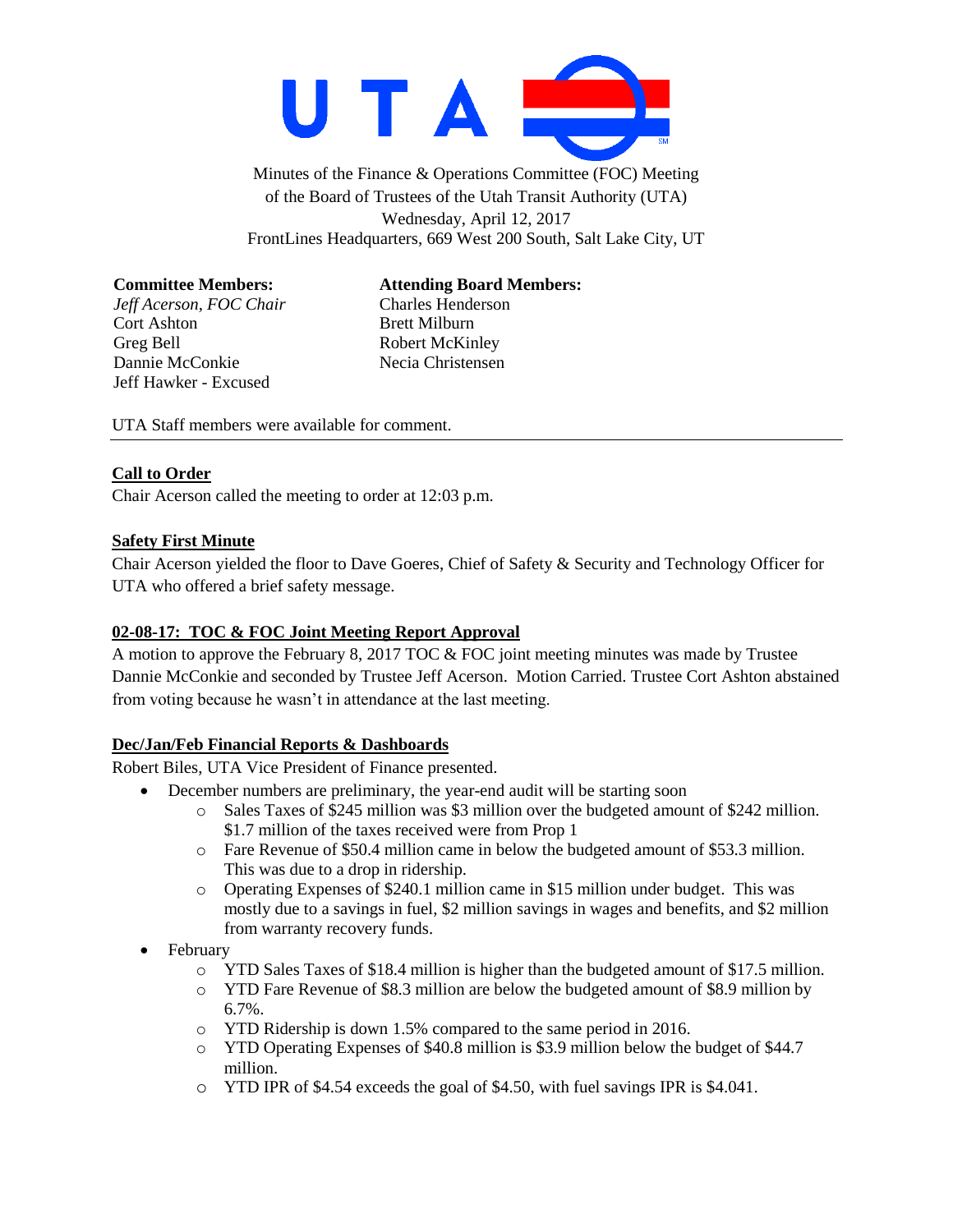Board Chair Robert McKinley asked whether the decrease in ridership is related to the cost of fuel. Chair Acerson stated that he could commission his students (or UDOT) to do a study to see if there is a correlation between fuel, traffic jams, and UTA's schedule to see if they have a direct bearing on ridership.

Jerry Benson, UTA President/CEO stated he liked the idea. He went on to say a study was done years ago and now may be a good time to share it with the committee again and decide if it should be updated.

### **2017 Leasing Program**

Mr. Biles presented.

- 2017 budget included the acquisition of 49 buses, 40 paratransit vans, and 40 vans via leasepurchase agreements
- The resolution authorizes the Treasure, or Deputy Treasurer, and CEO/President select and approve the principal amounts, interest rates, terms, description of equipment and other pricing terms as long as the lease-purchase agreements fall within the following parameters:
	- o Amount: \$30,017,914 (\$1.8 million lower than the adopted 2017 capital budget lease amount for vehicles)
	- o Term: 12 years or less
	- o Interest Rate: 3.6% or less

A motion to forward the 17-04-01 Vehicle Lease Parameters Resolution to the Board Executive Committee to forward on to the full Board for approval was made by Trustee McConkie. Trustee McKinley seconded the motion. The motion passed unanimously.

### **Quarterly Investment Report**

Mr. Biles presented.

- The UTA Treasurer is required to provide a quarterly investment report to the Finance  $\&$ Operations Committee which acts as the designated Investment Committee.
- There has been no investment activity for the first quarter of 2017.
- Zion's Wealth Advisors continues to manage a separate portfolio of investments totaling \$24.9 million, with maturities of three years or less.
- All other available cash is invested with the state investment pool (PTIF), which earned yields of 1.1644%, 1.1843%, for January and February.
- UTA invests in compliance with the Money Management Act

## **Operations/Capital/Assets (OCA) Dashboards**

Todd Provost, UTA Vice President of Operations, Capital, & Assets presented.

- Operations Ridership & Reliability
	- $\circ$  YTD Ridership of 7.37 million is 1.53% lower than the same period in 2016. This may be due to a decrease in special events being held in Salt Lake City.
	- o YTD Reliability of 91.38% is 2.49% lower than the same period in 2016. This was due to a 93% increase in snow fall, major accidents (including fatalities), and catenary issues.

Board Chair Robert McKinley questioned the standard of 88%. Mr. Benson explained that 88% is the industry standard but UTA has a stretch goal for each of the business units to exceed that.

Trustee Cort Ashton suggested staff track two reliability numbers; one for overall reliability and one for events out of staff control.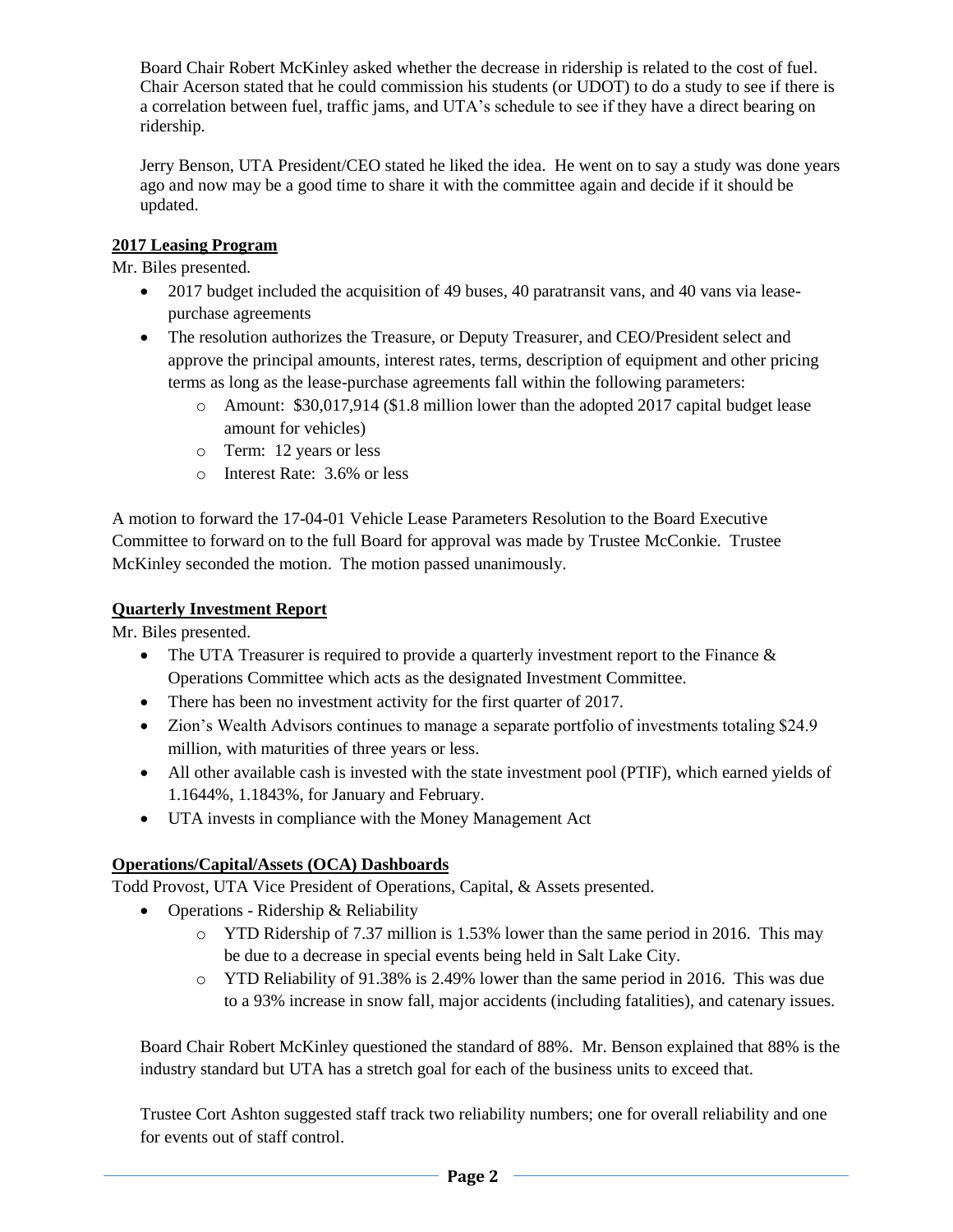- Capital Environmental
	- o UTA has a goal to continually reduce its carbon footprint on the environment
	- o Digital monitoring systems for HVAC and lighting have been installed so they can be easily managed to save on use and expenses
	- o Station snowmelt systems turned on during a snow storm are done so on a rolling cycle to maintain energy efficiency

Mr. Benson explained that UTA participates in the Environmental Management System and has been certified by ISO since 2005. Each year UTA sets goals for improvement, often around fuel, emissions, spills, etc. and looking at innovations on how we program our vehicles so the most efficient vehicles are put on the routes with the most miles.

- Asset Management State of Good Repair
	- o Inspections are done to keep UTA's assets in a state of good repair. Over 1,500 inspections are done per month. On light rail alone, over 36,000 inspections/repairs are done per year to keep us in a state of good repair
	- o UTA's goal is to maintain all of our assets at a rating of give or above. Failure to be in a state of good repair is any asset with a two or below rating.

Discussion about the various inspections/work being done to find, prioritize, prevent, repair, and maintain, UTA's assets in a state of good repair took place. Chair Acerson stated a lot of great work is being done and a positive media story about it would be nice.

#### **Asset Management & Capital Development Overview**

Mr. Provost yielded the floor to Paul Edwards, UTA Director of Asset Management and Steve Meyer, UTA Director of Capital Projects to share their presentations.

- Mr. Edwards presented on Asset Management Snow Removal for 2016-2017 and Improvements for 2017-2018
	- $\circ$  A list of Infrastructure Elements for 2016-2017 was displayed which included: stations, park-n-ride lots with sidewalks, bus stops, service centers, intermodal hubs, right of way and track miles, crossing gates, switches, and derails.
	- o Utah's snow year is from October to April. A list of the number of snow removal resources (staff) was displayed, along with a list of additional staff that are on call to assist for significant snow fall events.
	- $\circ$  A list of pre-winter preparation activities that are completed by staff from the Facilities and MOW departments was shared.
	- o A snow removal matrix of events conducted by the Facilities and MOW employees prior to the arrival of storms was displayed.
	- o Things that went well during the 2016-17 snow removal year and opportunities for improvement for the 2017-18 season were discussed.

Discussion about the snow removal activities that take place, and/or should take place or be improved on UTA's infrastructure to make sure it's safe for our customers was discussed.

Chair Acerson asked Mr. Edwards what the natural barriers are that he sees and if he has what he/his staff needs to be able to do their jobs. Mr. Edwards explained that the financial constraints within all